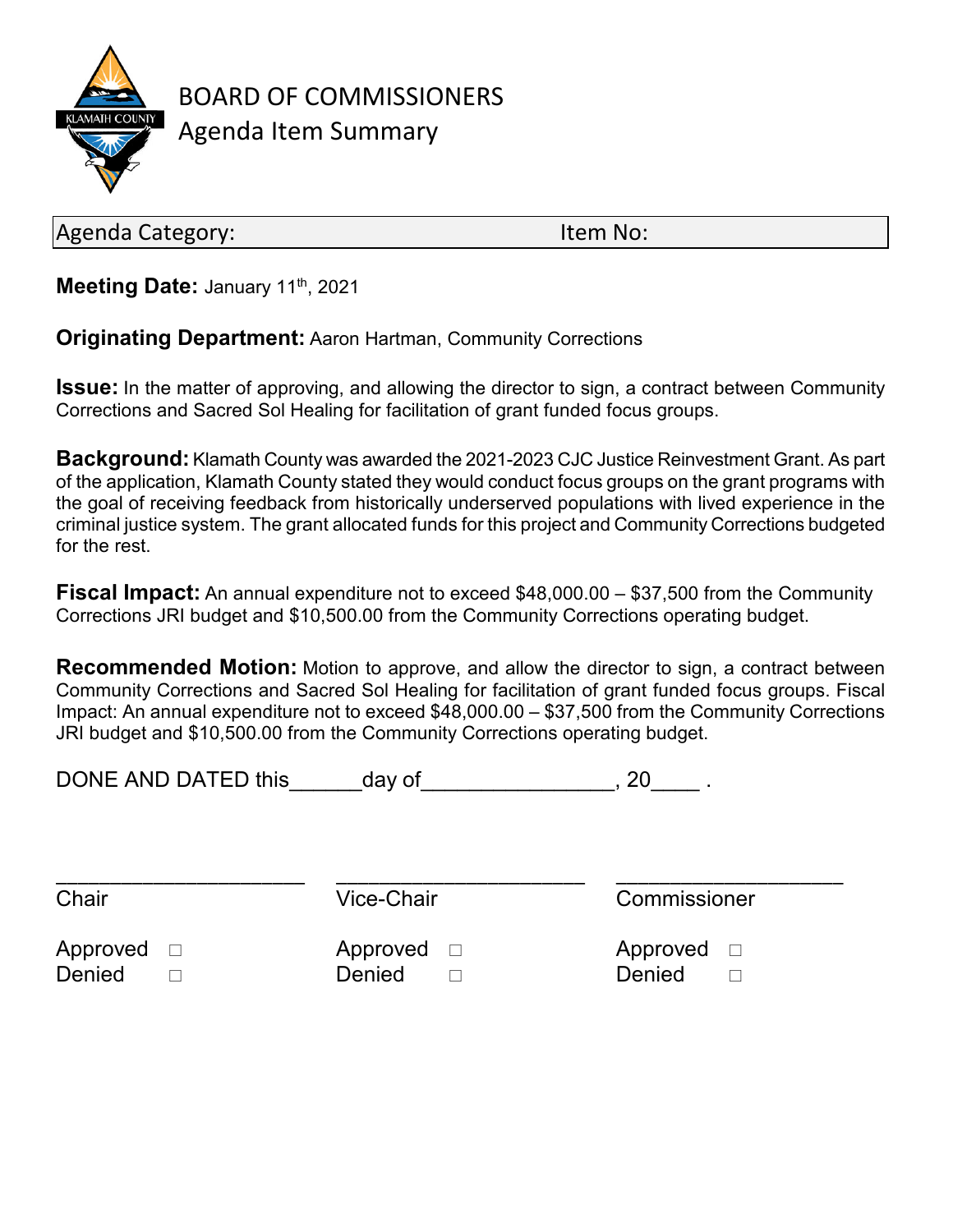## **Contract for Services**

#### **Between**

## **Klamath County Community Corrections (KCCC)**

#### **And**

### **Sacred Sol Healing Institute (Contractor)**

**Background.** The Criminal Justice Commission (CJC) awarded Klamath County the Justice Reinvestment Grant for July 1 – 2021 – June 30, 2023. As part of their application, Klamath County stated they would seek out feedback from historically underserved populations participating in one of the grant funded programs.

**Scope of Work.** Facilitator to provide focus groups to justice-involved-individuals (JIIs) who have been through, or are currently involved in, KJAC's JRI grant funded programs. These programs are CPOD, Pretrial, and KEBS.

- Participants will be surveyed before hand to collect program feedback and demographics.
- Data from the group will be anonymous to protect the integrity of the group and the privacy of the individual.
- Group sizes should be six to ten participants.

Community Corrections will provide the following:

- Identify and engage JIIs from each program with the Acceptance and Discrimination Survey. Those who take the survey will be provided a time and place for a follow up focus group. This will ensure anonymity between participants and Community Corrections.
- Exhibit A: focus groups questions

Contractor will provide the following:

- 2 3 focus groups each week using a restorative justice lens.
- Exhibit B: monthly report.

Topics the focus groups will look at include:

- Address concerns highlighted in the surveys.
- Diversity experienced within the programs.
- Stereotypes or Bias experienced within the programs.
- Inequitable access within the programs.
- Gaps in services specifically gaps experienced based on racial or gender disparity.

#### **Terms and Concepts.**

**Diversity** is the appreciation and prioritization of different backgrounds, identities, and experiences collectively and as individuals. It emphasizes the need for representation of communities that are systemically underrepresented and under-resourced.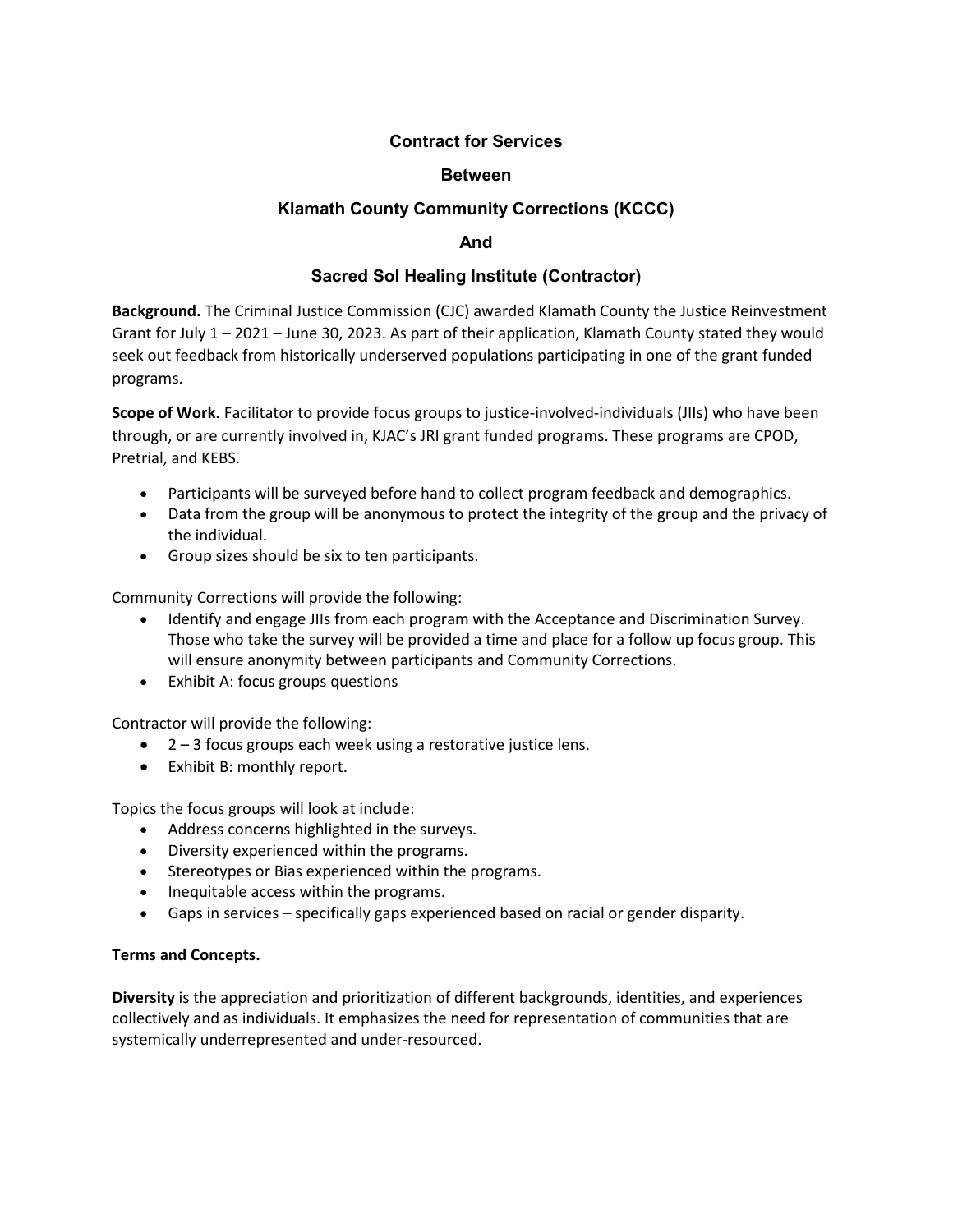**Equity** acknowledges that not all people, or all communities, are starting from the same place due to historic and current systems of oppression. Equity is the effort to provide different levels of support based on an individual's or group's needs in order to achieve fairness in outcomes.

**Culturally Responsive Services** are services that have been adapted to honor and align with the beliefs, practices, culture, tribal affiliation, and/or linguistic needs of underserved communities. These community members identify as having specific cultural or linguistic affiliation by virtue of their place of birth, ancestry or ethnic origin, religion, preferred language or language spoken at home, or other held identities.

**Stereotypes** are assumptions made about an entire group of people, often generalizing all people in a group to be the same and without consideration for individual differences. We often base stereotypes on misconceptions or incomplete information.

**Bias** is a conscious and/or unconscious thought or stereotype in favor of or against a person or group of people that shapes and informs thinking and interactions often in a way that is considered to be unfair.

**Compensation.** \$500 a group and not to exceed \$48,000 a year.

**Insurance Requirements**. CJC requires parties to a subagreement that is not a unit of local government to obtain insurance, meet requirements, and maintain the insurance in full force throughout the duration of the subagreement. See Exhibit C.

#### **Conflict of Interest.**

- a. Klamath County desires to have the Contractor refrain from activities which could be interpreted as creating a conflict of interest.
- b. The Contractor agrees to avoid any activities which may influence the decisions of Klamath County or which directly or indirectly affect the interest of the County where the Contractor has a personal interest in the matter which may be incompatible with the interest of Klamath County Government, and to promptly notify County regarding any change in Contractor's private interests or the Services under this Agreement which may result or appear to result in a conflict of interest.

**Indemnification.** Contractor agrees to defend, indemnify and save County, its agents, officers and employees harmless from any and all losses, claims, actions, costs, expenses, judgments, subrogation or other damages resulting from injury to any person (including injury resulting in death), or damage (including loss or destruction) to property, arising or resulting from the fault, negligence, wrongful act or wrongful omission of Contractor or its agents or employees.

**Attorney Fees.** In the event suit or action is instituted to enforce any of the terms of this Contract, each party shall be responsible for its own attorney fees costs and related expenses.

**Governing Law.** This Contract shall be governed by and construed in accordance with the laws of the State of Oregon without regard to principles of conflict of laws.

#### **Termination.**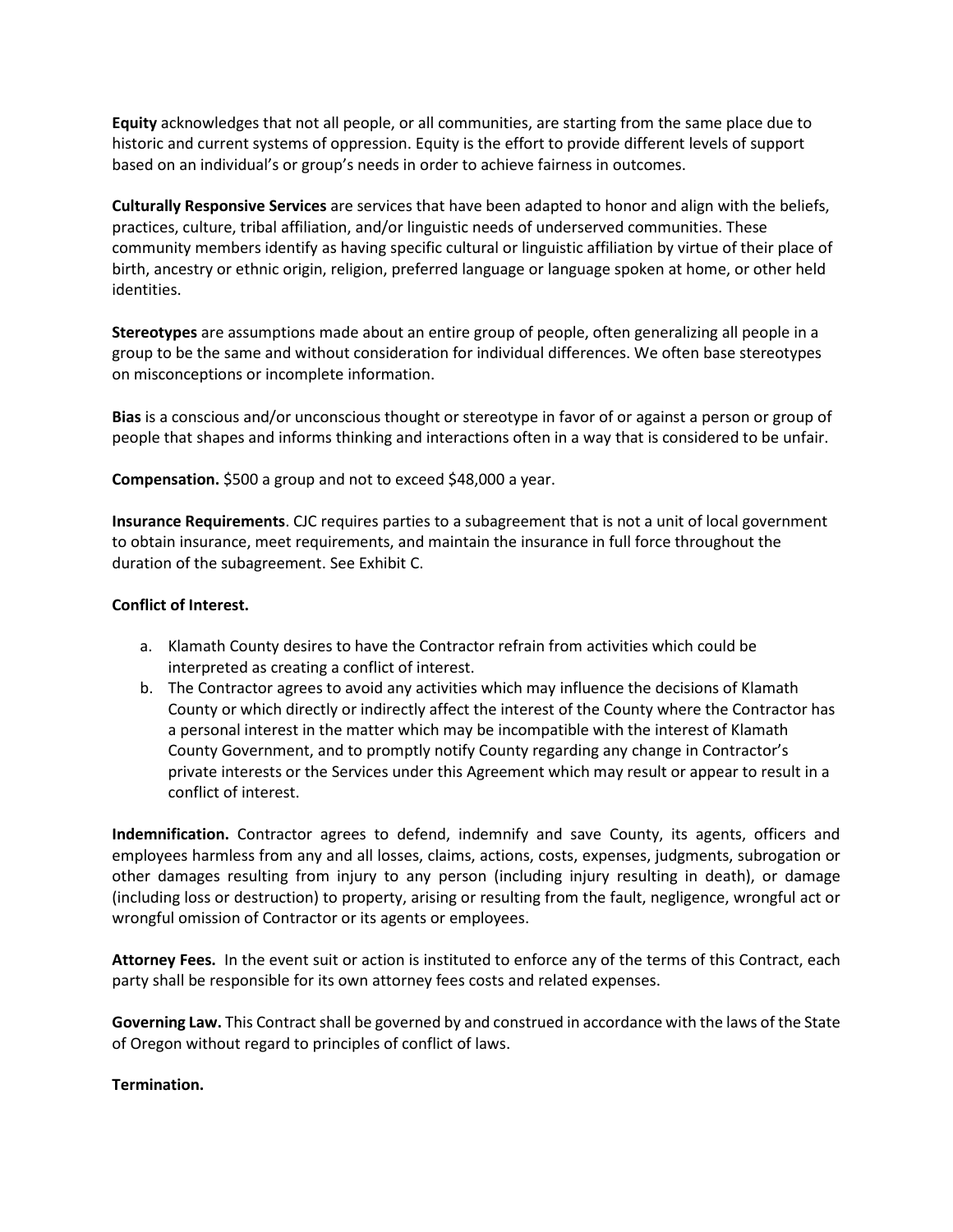a. This Contract may be terminated by either party by giving written notice to the other party at least thirty (30) days prior to the termination date.

b. The County reserves the right to terminate this Contract upon ten (10) days notice should the Contractor fail to comply with the provisions of the Insurance section of this Contract.

c. The County reserves the right to immediately terminate this Contract upon loss of licensure of Contractor.

d. The County reserves the right to terminate this Contract with twenty-four (24) hours notice should the County find the Facilitator has failed to provide the agreed upon services in keeping with the conditions of this contract, or relevant law, rule or regulation or has performed in a manner determined to have violated the civil rights of, or otherwise caused harm to, any individual serviced under this contract.

**Term.** This agreement is in effect from day of signing to June 30, 2023.

Agreed and Dated this **hadded** day of **contained and Dated this** day of the same of  $\overline{\phantom{a}}$ , 2022.

Aaron Hartman, Director **Renee Frye**, Owner Klamath County Community Corrections Sacred Sol Healing Institute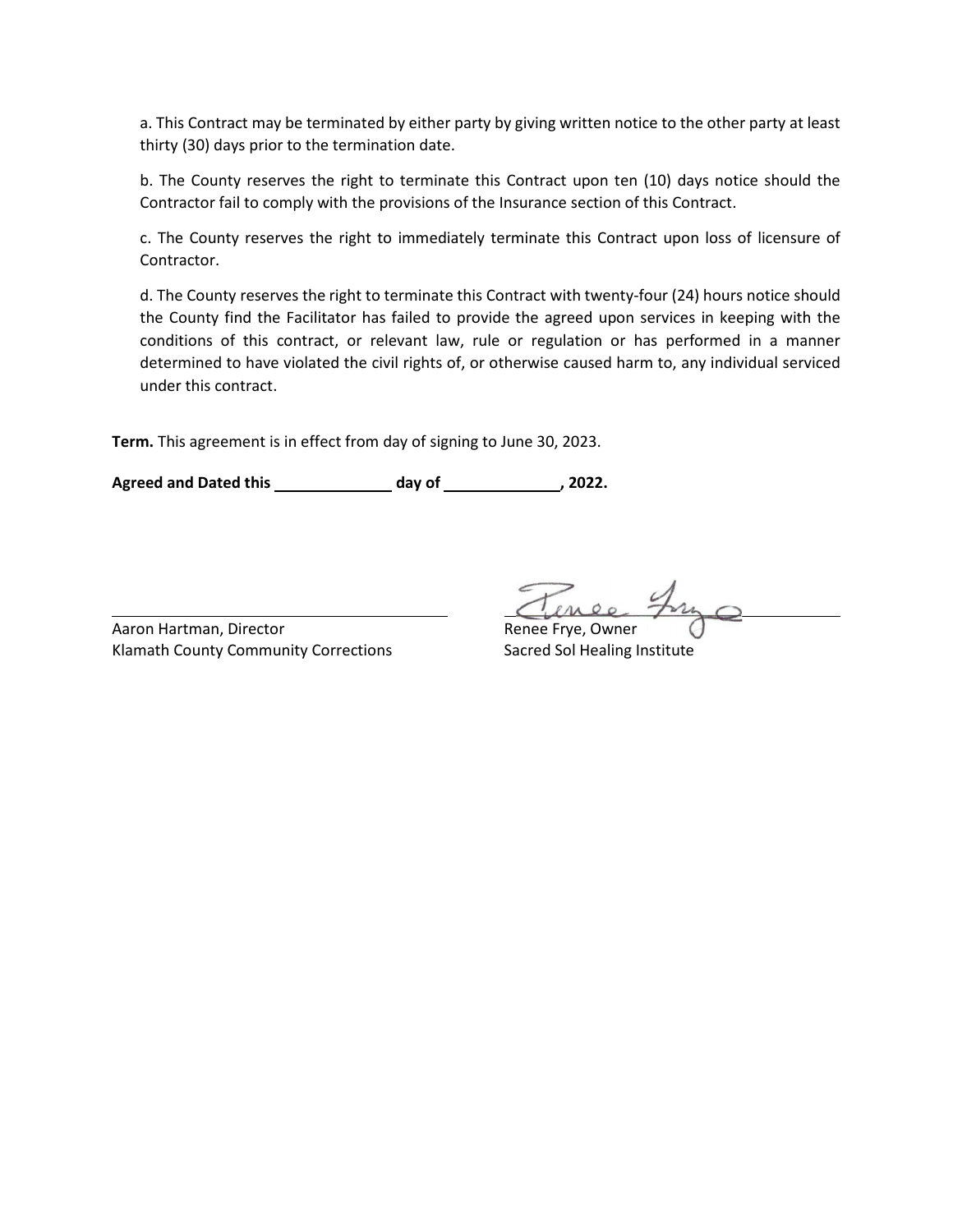#### **Exhibit A**

Focus Group Questions

Q: Given an understanding of a culturally responsive service (use definition in Terms and Concepts), how do you feel this program has done to achieve that?

Q: Have you faced or witnessed prejudice or discrimination within the program (Pretrial, KEBS, or CPOD)?

Describe what happened.

Q: While participating in the program, have you been denied equal treatment or service?

If yes, do you believe any of those experiences were because of your (age, disability, income level or education, trans status or gender identity, gender expression or appearance, race or ethnicity, religion or spirituality, sexual orientation, other)?

Q: When you interact with law enforcement (police, probation officers, pretrial officers) and other judicial staff (attorneys, judges, corrections counselors, corrections staff) are you treated with respect?

Q: Do you have examples of inequitable access or unique challenges you have faced that hinder your success in the program?

If yes and is a tangible circumstance, is this something you want brought to your PO's attention?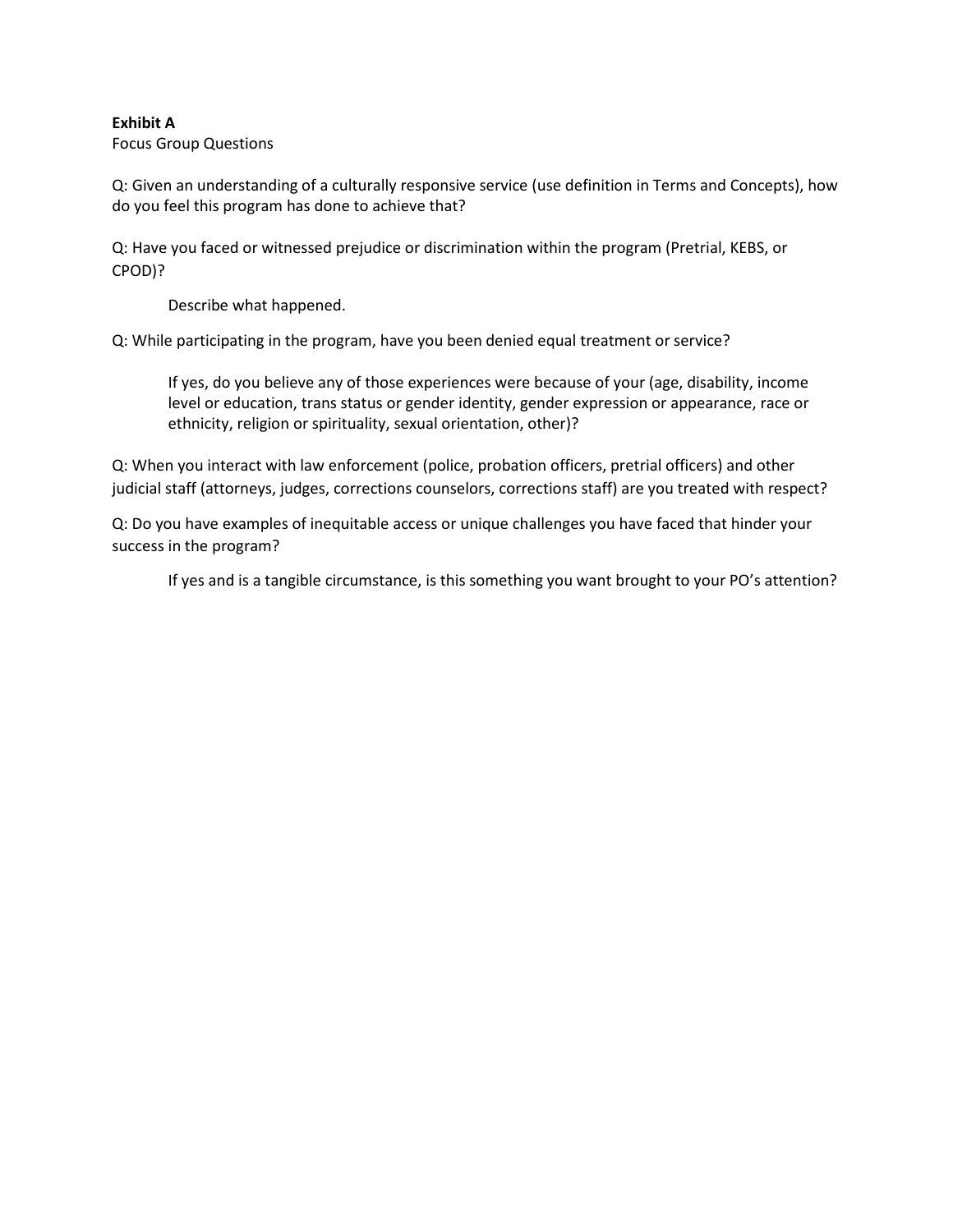## **Exhibit B**

Monthly Report

Report period:

- 1. How many focus group participants were there this month?
	- a. How many new participants?
	- b. How many reoccurring participants?

2. What were the current genders and how many of each?

- 3. What were the racial backgrounds and how many of each?
- 4. What percentage of participants had gone through Pretrial?
- 5. What percentage of participants had gone through KEBS?
- 6. What percentage of participants had gone through CPOD TX?

7. Provide an analysis of your findings based on this month's focus groups, the answers you received from Exhibit A's questions, and other conversation sparked from your discussions.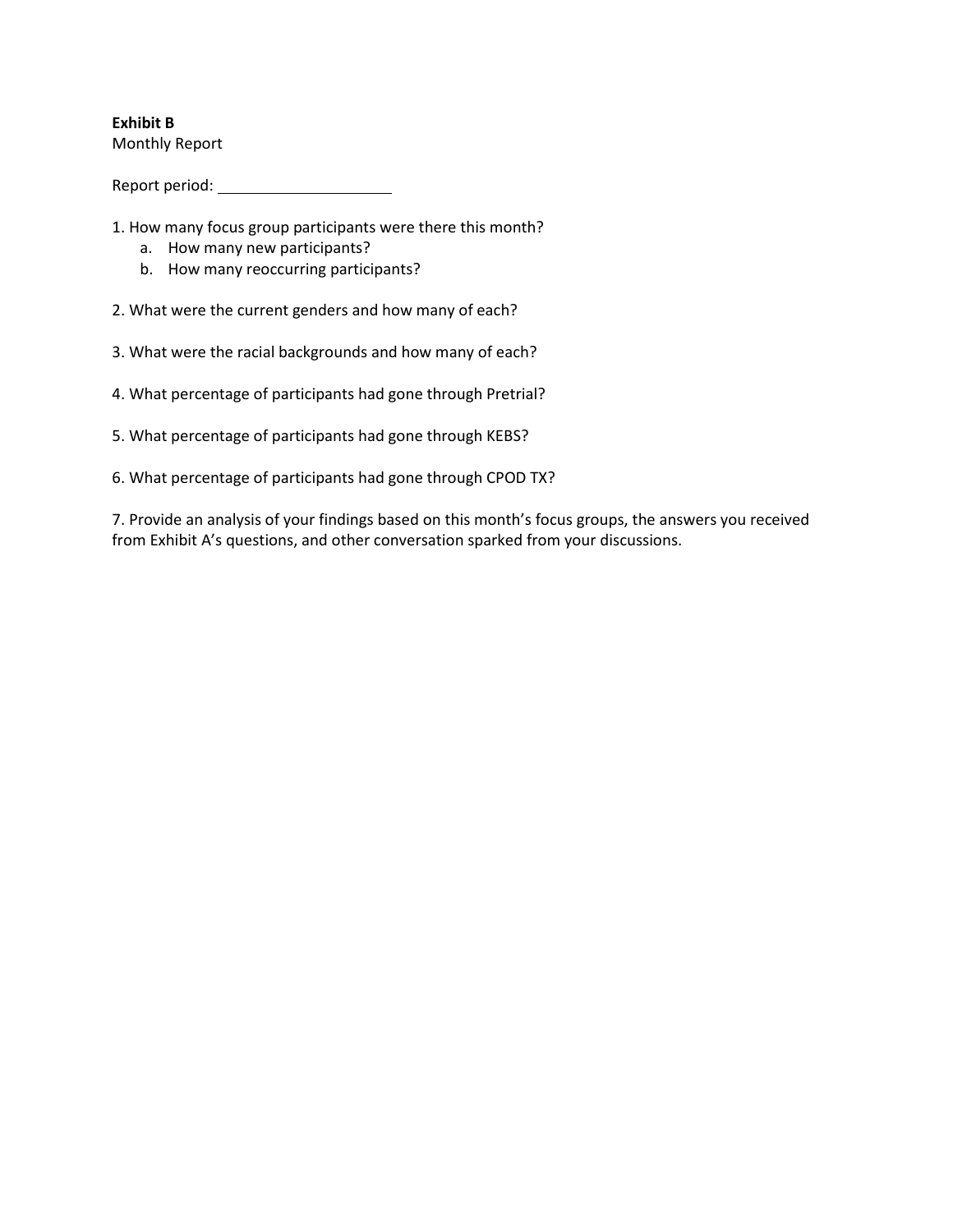# **EXHIBIT C**

# Subagreement Insurance Requirements

Grantee shall require each other party to a Subagreement that is not a unit of local government as defined in ORS 190.003, or a unit of state government as defined in ORS 174.111, if any, to: i) obtain insurance specified under TYPES AND AMOUNTS and meeting the requirements under ADDITIONAL INSURED, "TAIL" COVERAGE, CERTIFICATES OF INSURANCE, and NOTIFICATION OF CHANGE OR CANCELLATION before the subgrantee performs under Subagreement, and ii) maintain the insurance in full force throughout the duration of the Subagreement. The insurance must be provided by insurance companies or entities that are authorized to transact the business of insurance and issue coverage in the State of Oregon and that are acceptable to CJC. Grantee shall not authorize a subgrantee to begin work under a Subagreement until the insurance is in full force. Thereafter, Grantee shall monitor continued compliance with the insurance requirements on an annual or more frequent basis. Grantee shall incorporate appropriate provisions in the Subagreements permitting it to enforce subgrantee compliance with the insurance requirements and shall take all reasonable steps to enforce such compliance. Examples of "reasonable steps" include issuing stop work orders (or the equivalent) until the insurance is in full force or terminating the Subagreement as permitted by the Subagreement, or pursuing legal action to enforce the insurance requirements. In no event shall Grantee permit a subgrantee to work under a Subagreement when the Grantee is aware that the subgrantee is not in compliance with the insurance requirements.

# TYPES AND AMOUNTS.

i. WORKERS COMPENSATION. Workers' Compensation Insurance as required by applicable workers' compensation laws for persons performing work under a Subagreement including Employers' Liability Insurance with limits not less than \$500,000 each accident.

# ii. PROFESSIONAL LIABILITY

 $\boxtimes$  Required by CJC  $\Box$  Not required by CJC.

Professional Liability Insurance covering any damages caused by an error, omission or negligent act related to the services to be provided under the Subagreement, in an amount not less than  $\boxtimes$ \$1,000,000 per occurrence. Annual aggregate limit shall not be less than \$3,000,000. If coverage is on a claims made basis, then either an extended reporting period of not less than 24 months shall be included in the Professional Liability Insurance coverage, or the subgrantee shall provide Tail Coverage as stated below.

# iii. COMMERCIAL GENERAL LIABILITY.

 $\boxtimes$  Required by CJC  $\Box$  Not required by CJC.

Commercial General Liability Insurance covering bodily injury, death, and property damage in a form and with coverages that are satisfactory to CJC. This insurance shall include personal injury liability, products and completed operations and contractual liability coverage for the indemnity provided under the Subagreement. Coverage shall be written on an occurrence form basis in an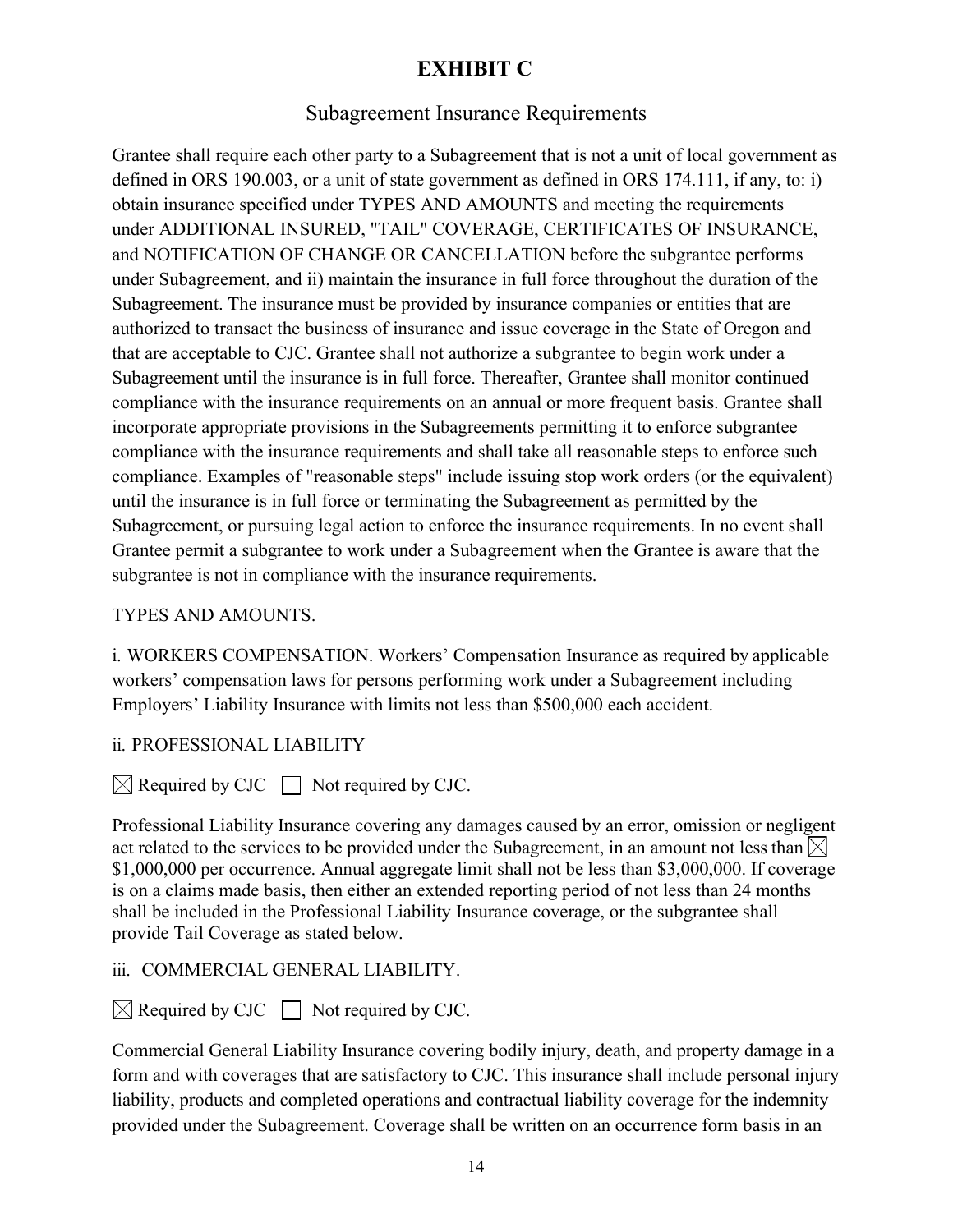amount of not less than \$1,000,000 per occurrence. Annual aggregate limit shall not be less than \$2,000,000.

iv. AUTOMOBILE LIABILITY.

 $\boxtimes$  Required by CJC  $\Box$  Not required by CJC.

Automobile Liability Insurance covering all owned, non-owned and hired vehicles with a combined single limit of not less than \$1,000,000 for bodily injury and property damage.

ADDITIONAL INSURED. The Commercial General Liability insurance and Automobile Liability insurance must include the State of Oregon, CJC, and their officers, employees and agents as Additional Insureds but only with respect to the activities to be performed under the Subagreement. Coverage must be primary and non-contributory with any other insurance and self-insurance.

"TAIL" COVERAGE. If any of the required insurance is on a "claims made" basis and does not include an extended reporting period of at least 24 months, the subgrantee shall maintain either "tail" coverage or continuous "claims made" liability coverage, provided the effective date of the continuous "claims made" coverage is on or before the effective date of the Subagreement, for a minimum of 24 months following the later of : (i) the subgrantee's completion and Grantee's acceptance of all work required under the Subagreement or, (ii) the expiration of all warranty periods provided under the Subagreement.

CERTIFICATE(S) OF INSURANCE. Grantee shall obtain from the subgrantee a certificate(s) of insurance for all required insurance before the subgrantee performs under the Subagreement. The certificate(s) list the State of Oregon, its officers, employees and agents as a Certificate holder and as Additional Insured, specify that subgrantee shall pay for all deductibles, selfinsured retention and self-insurance, if any, that all coverage shall be primary and noncontributory with any other insurance and self-insurance, and confirm that either an extended reporting period of at least 24 months is provided on all claims made policies or that tail coverage is provided. As proof of insurance, CJC has the right to request copies of the certificate(s) or insurance policies relating to the insurance requirements in this Agreement.

NOTICE OF CHANGE OR CANCELLATION. The subgrantee or its insurer must provide at least 30 days' written notice to Grantee and CJC before cancellation of, material change to, potential exhaustion of aggregate limits of, or non-renewal of the required insurance coverage(s).

INSURANCE REQUIREMENT REVIEW. Grantee agrees to periodic review of insurance requirements by CJC under this agreement and to provide updated requirements as mutually agreed upon by Grantee.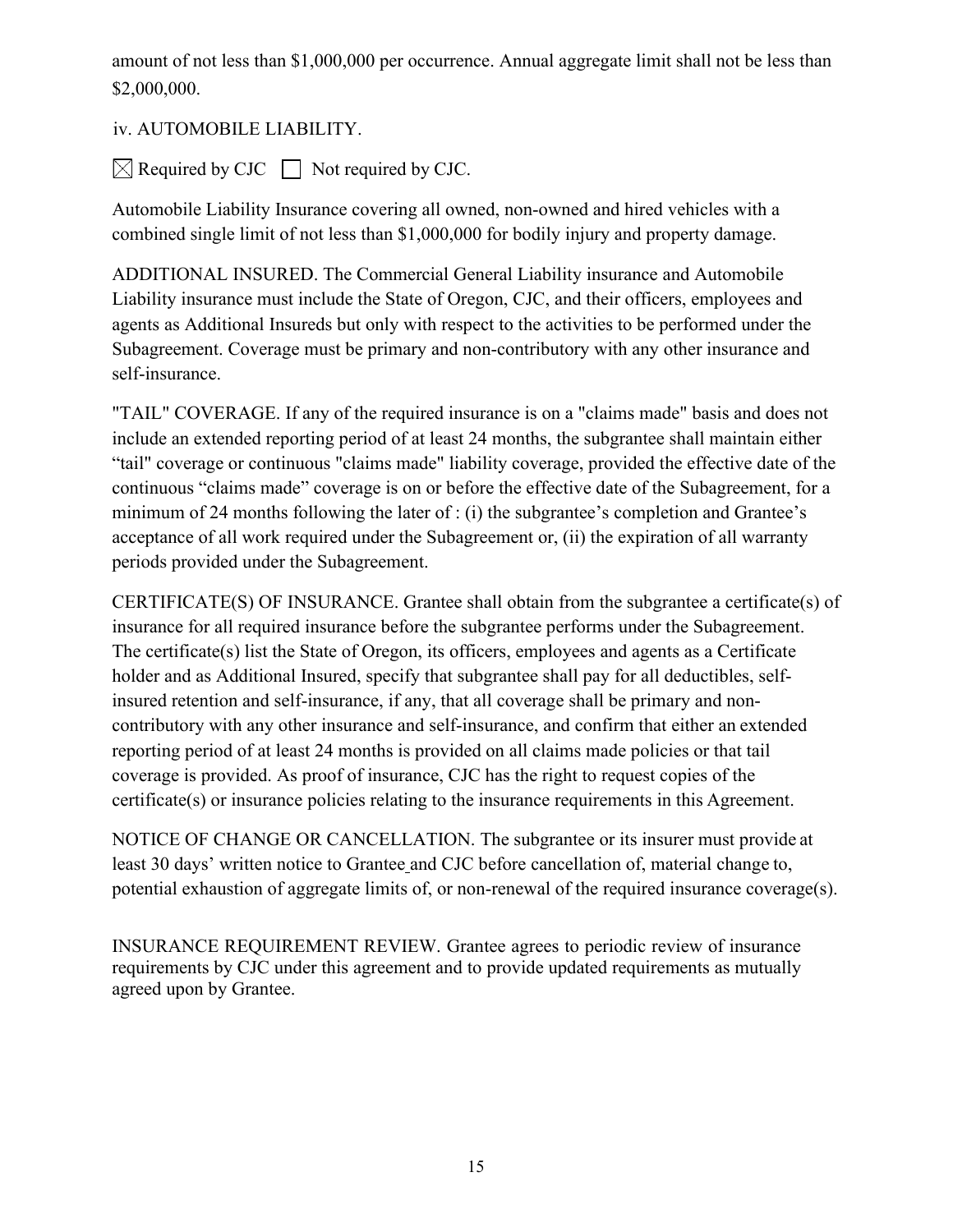|                   |                                                                                                                                                                                                                                                                                                                                                                                                                  |     |                  |                                                      |                                                                                                                                                                      |                           | ELIZREN-01                                                     |               |          |                                |
|-------------------|------------------------------------------------------------------------------------------------------------------------------------------------------------------------------------------------------------------------------------------------------------------------------------------------------------------------------------------------------------------------------------------------------------------|-----|------------------|------------------------------------------------------|----------------------------------------------------------------------------------------------------------------------------------------------------------------------|---------------------------|----------------------------------------------------------------|---------------|----------|--------------------------------|
|                   |                                                                                                                                                                                                                                                                                                                                                                                                                  |     |                  | <b>CERTIFICATE OF LIABILITY INSURANCE</b>            |                                                                                                                                                                      |                           |                                                                |               |          | DATE (MM/DD/YYYY)<br>1/11/2021 |
|                   | THIS CERTIFICATE IS ISSUED AS A MATTER OF INFORMATION ONLY AND CONFERS NO RIGHTS UPON THE CERTIFICATE HOLDER. THIS<br>CERTIFICATE DOES NOT AFFIRMATIVELY OR NEGATIVELY AMEND, EXTEND OR ALTER THE COVERAGE AFFORDED BY THE POLICIES<br>BELOW. THIS CERTIFICATE OF INSURANCE DOES NOT CONSTITUTE A CONTRACT BETWEEN THE ISSUING INSURER(S), AUTHORIZED<br>REPRESENTATIVE OR PRODUCER, AND THE CERTIFICATE HOLDER. |     |                  |                                                      |                                                                                                                                                                      |                           |                                                                |               |          |                                |
|                   | IMPORTANT: If the certificate holder is an ADDITIONAL INSURED, the policy(ies) must have ADDITIONAL INSURED provisions or be endorsed.<br>If SUBROGATION IS WAIVED, subject to the terms and conditions of the policy, certain policies may require an endorsement. A statement on<br>this certificate does not confer rights to the certificate holder in lieu of such endorsement(s).                          |     |                  |                                                      |                                                                                                                                                                      |                           |                                                                |               |          |                                |
| <b>PRODUCER</b>   |                                                                                                                                                                                                                                                                                                                                                                                                                  |     |                  |                                                      | <b>CONTACT</b><br><b>Christine So</b><br>NAME:                                                                                                                       |                           |                                                                |               |          |                                |
|                   | <b>Alliant Insurance Services</b>                                                                                                                                                                                                                                                                                                                                                                                |     |                  |                                                      | PHONE<br>(A/C, No, Ext): 855-827-9642<br>FAX (A/C, No): 703-563-1510                                                                                                 |                           |                                                                |               |          |                                |
|                   | <b>Barry Peters</b><br>4530 Walney Rd Ste 200                                                                                                                                                                                                                                                                                                                                                                    |     |                  |                                                      | E-MAIL<br>ADDRESS: yoga-questions@alliant.com                                                                                                                        |                           |                                                                |               |          |                                |
|                   | Chantilly, VA 20151-2285                                                                                                                                                                                                                                                                                                                                                                                         |     |                  | <b>NAIC#</b><br><b>INSURER(S) AFFORDING COVERAGE</b> |                                                                                                                                                                      |                           |                                                                |               |          |                                |
|                   |                                                                                                                                                                                                                                                                                                                                                                                                                  |     |                  | AA-1126609<br><b>INSURER A: Lloyd's of London</b>    |                                                                                                                                                                      |                           |                                                                |               |          |                                |
| <b>INSURED</b>    | Sacred Sol Healing                                                                                                                                                                                                                                                                                                                                                                                               |     |                  |                                                      | <b>INSURER B:</b>                                                                                                                                                    |                           |                                                                |               |          |                                |
|                   | PO Box 1694                                                                                                                                                                                                                                                                                                                                                                                                      |     |                  |                                                      | <b>INSURER C:</b>                                                                                                                                                    |                           |                                                                |               |          |                                |
|                   | Klamath Falls, OR 97601                                                                                                                                                                                                                                                                                                                                                                                          |     |                  |                                                      | <b>INSURER D:</b><br><b>INSURER E:</b>                                                                                                                               |                           |                                                                |               |          |                                |
|                   |                                                                                                                                                                                                                                                                                                                                                                                                                  |     |                  |                                                      | <b>INSURER F:</b>                                                                                                                                                    |                           |                                                                |               |          |                                |
|                   | <b>COVERAGES</b>                                                                                                                                                                                                                                                                                                                                                                                                 |     |                  | <b>CERTIFICATE NUMBER:</b>                           |                                                                                                                                                                      |                           | <b>REVISION NUMBER:</b>                                        |               |          |                                |
|                   | THIS IS TO CERTIFY THAT THE POLICIES OF INSURANCE LISTED BELOW HAVE BEEN ISSUED TO THE INSURED NAMED ABOVE FOR THE POLICY PERIOD                                                                                                                                                                                                                                                                                 |     |                  |                                                      |                                                                                                                                                                      |                           |                                                                |               |          |                                |
|                   | INDICATED. NOTWITHSTANDING ANY REQUIREMENT, TERM OR CONDITION OF ANY CONTRACT OR OTHER DOCUMENT WITH RESPECT TO WHICH THIS<br>CERTIFICATE MAY BE ISSUED OR MAY PERTAIN, THE INSURANCE AFFORDED BY THE POLICIES DESCRIBED HEREIN IS SUBJECT TO ALL THE TERMS,                                                                                                                                                     |     |                  |                                                      |                                                                                                                                                                      |                           |                                                                |               |          |                                |
|                   | EXCLUSIONS AND CONDITIONS OF SUCH POLICIES. LIMITS SHOWN MAY HAVE BEEN REDUCED BY PAID CLAIMS.                                                                                                                                                                                                                                                                                                                   |     | <b>ADDL SUBR</b> |                                                      | <b>POLICY EFF</b>                                                                                                                                                    | <b>POLICY EXP</b>         |                                                                |               |          |                                |
| <b>NSR</b><br>LTR | <b>TYPE OF INSURANCE</b>                                                                                                                                                                                                                                                                                                                                                                                         |     | INSD WVD         | <b>POLICY NUMBER</b>                                 |                                                                                                                                                                      | (MM/DD/YYYY) (MM/DD/YYYY) |                                                                | <b>LIMITS</b> |          |                                |
| X                 | <b>COMMERCIAL GENERAL LIABILITY</b>                                                                                                                                                                                                                                                                                                                                                                              |     |                  | YOGAI425203-5                                        | 1/22/2021                                                                                                                                                            | 1/22/2022                 | EACH OCCURRENCE<br><b>DAMAGE TO RENTED</b>                     |               | \$       | 2,000,000                      |
|                   | X.<br>CLAIMS-MADE<br><b>OCCUR</b>                                                                                                                                                                                                                                                                                                                                                                                |     |                  |                                                      |                                                                                                                                                                      |                           | PREMISES (Ea occurrence)                                       |               | \$       | 100,000<br>2,500               |
| Α                 |                                                                                                                                                                                                                                                                                                                                                                                                                  |     |                  |                                                      |                                                                                                                                                                      |                           | MED EXP (Any one person)                                       |               | \$<br>\$ | <b>INCLUDED</b>                |
|                   | GEN'L AGGREGATE LIMIT APPLIES PER:                                                                                                                                                                                                                                                                                                                                                                               |     |                  |                                                      |                                                                                                                                                                      |                           | PERSONAL & ADV INJURY<br><b>GENERAL AGGREGATE</b>              |               | \$       | 4,000,000                      |
| x                 | PRO-<br>JECT<br><b>POLICY</b><br>LOC                                                                                                                                                                                                                                                                                                                                                                             |     |                  |                                                      |                                                                                                                                                                      |                           | PRODUCTS - COMP/OP AGG                                         |               | \$       | 2,000,000                      |
|                   | OTHER:                                                                                                                                                                                                                                                                                                                                                                                                           |     |                  |                                                      |                                                                                                                                                                      |                           |                                                                |               | \$       |                                |
|                   | <b>AUTOMOBILE LIABILITY</b>                                                                                                                                                                                                                                                                                                                                                                                      |     |                  |                                                      |                                                                                                                                                                      |                           | <b>COMBINED SINGLE LIMIT</b><br>(Ea accident)                  |               | \$       |                                |
|                   | ANY AUTO                                                                                                                                                                                                                                                                                                                                                                                                         |     |                  |                                                      |                                                                                                                                                                      |                           | BODILY INJURY (Per person)                                     |               | \$       |                                |
|                   | OWNED<br><b>SCHEDULED</b><br><b>AUTOS ONLY</b><br>AUTOS                                                                                                                                                                                                                                                                                                                                                          |     |                  |                                                      |                                                                                                                                                                      |                           | BODILY INJURY (Per accident)                                   |               | \$       |                                |
|                   | NON-OWNED<br><b>HIRED</b><br><b>AUTOS ONLY</b><br><b>AUTOS ONLY</b>                                                                                                                                                                                                                                                                                                                                              |     |                  |                                                      |                                                                                                                                                                      |                           | PROPERTY DAMAGE<br>(Per accident)                              |               | \$       |                                |
|                   |                                                                                                                                                                                                                                                                                                                                                                                                                  |     |                  |                                                      |                                                                                                                                                                      |                           |                                                                |               | \$       |                                |
|                   | <b>UMBRELLA LIAB</b><br><b>OCCUR</b>                                                                                                                                                                                                                                                                                                                                                                             |     |                  |                                                      |                                                                                                                                                                      |                           | <b>EACH OCCURRENCE</b>                                         |               | \$       |                                |
|                   | <b>EXCESS LIAB</b><br><b>CLAIMS-MADE</b>                                                                                                                                                                                                                                                                                                                                                                         |     |                  |                                                      |                                                                                                                                                                      |                           | AGGREGATE                                                      |               | \$       |                                |
|                   | <b>RETENTION \$</b><br>DED<br><b>WORKERS COMPENSATION</b>                                                                                                                                                                                                                                                                                                                                                        |     |                  |                                                      |                                                                                                                                                                      |                           |                                                                |               | \$       |                                |
|                   | AND EMPLOYERS' LIABILITY<br>Y/N                                                                                                                                                                                                                                                                                                                                                                                  |     |                  |                                                      |                                                                                                                                                                      |                           | PER<br>STATUTE                                                 | OTH-<br>ER    |          |                                |
|                   | ANYPROPRIETOR/PARTNER/EXECUTIVE<br>OFFICER/MEMBER EXCLUDED?                                                                                                                                                                                                                                                                                                                                                      | N/A |                  |                                                      |                                                                                                                                                                      |                           | E.L. EACH ACCIDENT                                             |               | \$       |                                |
|                   | (Mandatory in NH)<br>If yes, describe under<br>DÉSCRIPTION OF OPERATIONS below                                                                                                                                                                                                                                                                                                                                   |     |                  |                                                      |                                                                                                                                                                      |                           | E.L. DISEASE - EA EMPLOYEE   \$<br>E.L. DISEASE - POLICY LIMIT |               | \$       |                                |
|                   | <b>OTHER</b>                                                                                                                                                                                                                                                                                                                                                                                                     |     |                  | YOGAI425203-5                                        | 1/22/2021                                                                                                                                                            | 1/22/2022                 |                                                                | Each Claim    |          |                                |
|                   | Professional (E&O) Liability                                                                                                                                                                                                                                                                                                                                                                                     |     |                  | YOGAI425203-5                                        | 1/22/2021                                                                                                                                                            | 1/22/2022                 |                                                                | Aggregate     |          | 2,000,000<br>4,000,000         |
|                   | Professional (E&O) Liability                                                                                                                                                                                                                                                                                                                                                                                     |     |                  |                                                      |                                                                                                                                                                      |                           |                                                                |               |          |                                |
|                   | DESCRIPTION OF OPERATIONS / LOCATIONS / VEHICLES (ACORD 101, Additional Remarks Schedule, may be attached if more space is required)                                                                                                                                                                                                                                                                             |     |                  |                                                      |                                                                                                                                                                      |                           |                                                                |               |          |                                |
|                   |                                                                                                                                                                                                                                                                                                                                                                                                                  |     |                  |                                                      |                                                                                                                                                                      |                           |                                                                |               |          |                                |
|                   | THIS CERTIFICATE OF INSURANCE SERVES ONLY AS EVIDENCE OF COMBINED PROFESSIONAL AND GENERAL LIABLITY COVERAGE                                                                                                                                                                                                                                                                                                     |     |                  |                                                      |                                                                                                                                                                      |                           |                                                                |               |          |                                |
|                   | Aggregate Limit of Liability for all coverages set forth above: \$4,000,000                                                                                                                                                                                                                                                                                                                                      |     |                  |                                                      |                                                                                                                                                                      |                           |                                                                |               |          |                                |
|                   |                                                                                                                                                                                                                                                                                                                                                                                                                  |     |                  |                                                      |                                                                                                                                                                      |                           |                                                                |               |          |                                |
|                   |                                                                                                                                                                                                                                                                                                                                                                                                                  |     |                  |                                                      |                                                                                                                                                                      |                           |                                                                |               |          |                                |
| Α<br>A            | <b>CERTIFICATE HOLDER</b>                                                                                                                                                                                                                                                                                                                                                                                        |     |                  |                                                      | <b>CANCELLATION</b>                                                                                                                                                  |                           |                                                                |               |          |                                |
|                   | Evidence Of Coverage                                                                                                                                                                                                                                                                                                                                                                                             |     |                  |                                                      | SHOULD ANY OF THE ABOVE DESCRIBED POLICIES BE CANCELLED BEFORE<br>THE EXPIRATION DATE THEREOF, NOTICE WILL BE DELIVERED IN<br>ACCORDANCE WITH THE POLICY PROVISIONS. |                           |                                                                |               |          |                                |
|                   |                                                                                                                                                                                                                                                                                                                                                                                                                  |     |                  |                                                      | <b>AUTHORIZED REPRESENTATIVE</b>                                                                                                                                     |                           |                                                                |               |          |                                |